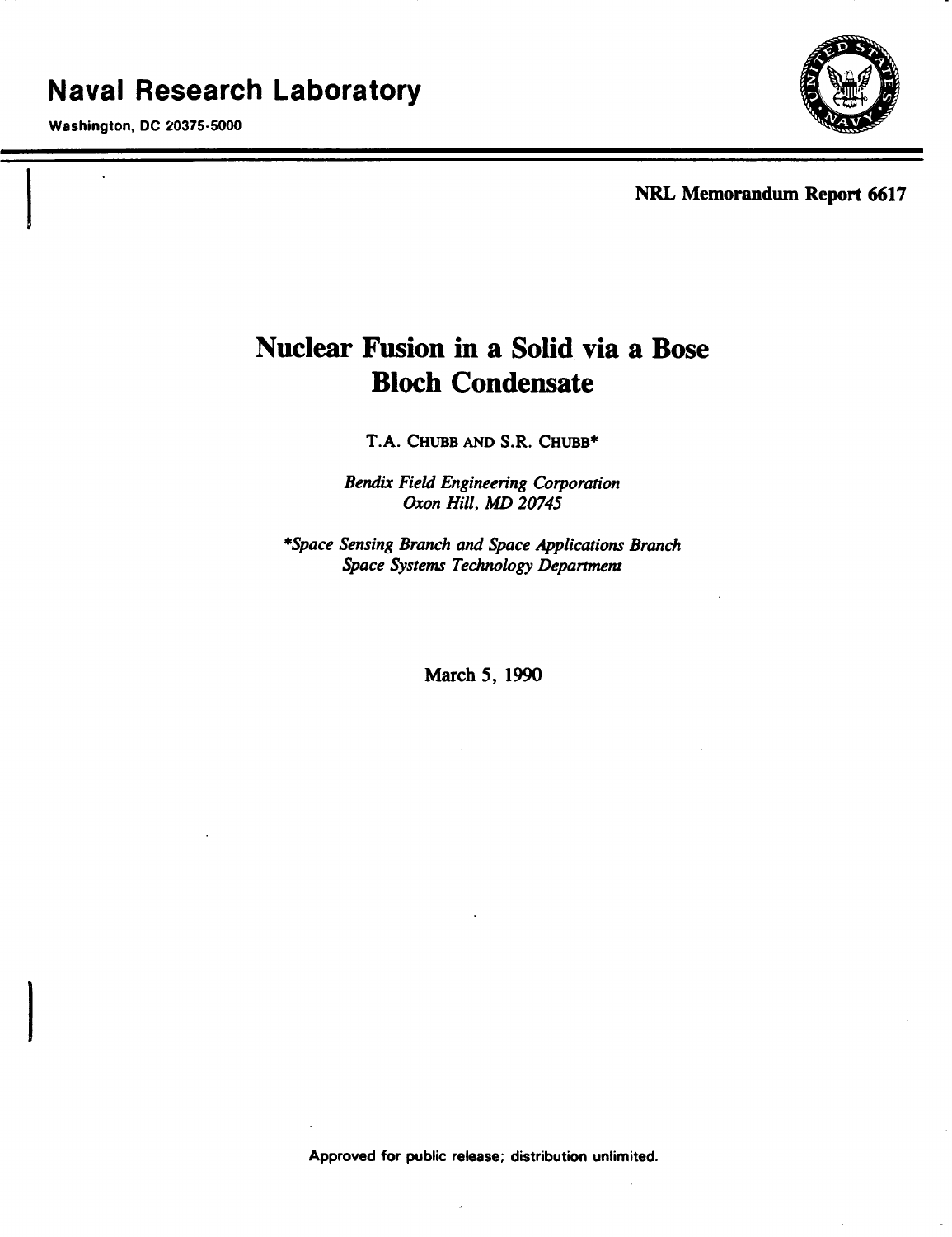SECURITY CLASSIFICATION OF THIS PASE

 $\ddot{\phantom{0}}$ 

 $\ddot{\phantom{0}}$ 

 $\epsilon$ 

| REPORT DOCUMENTATION PAGE                                                                                                                                    |                                                                                                 |                                  |                                                                                   |                                                      |                                                                                |             |                                      |  |
|--------------------------------------------------------------------------------------------------------------------------------------------------------------|-------------------------------------------------------------------------------------------------|----------------------------------|-----------------------------------------------------------------------------------|------------------------------------------------------|--------------------------------------------------------------------------------|-------------|--------------------------------------|--|
| <b>1a. REPORT SECURITY CLASSIFICATION</b><br>UNCLASSIFIED                                                                                                    |                                                                                                 |                                  |                                                                                   | <b>1b. RESTRICTIVE MARKINGS</b>                      |                                                                                |             |                                      |  |
| 2a. SECURITY CLASSIFICATION AUTHORITY                                                                                                                        |                                                                                                 |                                  |                                                                                   | 3. DISTRIBUTION/AVAILABILITY OF REPORT               |                                                                                |             |                                      |  |
| 2b. DECLASSIFICATION / DOWNGRADING SCHEDULE                                                                                                                  |                                                                                                 |                                  |                                                                                   | Approved for public release; distribution unlimited. |                                                                                |             |                                      |  |
| 4. PERFORMING ORGANIZATION REPORT NUMBER(S)                                                                                                                  |                                                                                                 |                                  |                                                                                   | 5. MONITORING ORGANIZATION REPORT NUMBER(S)          |                                                                                |             |                                      |  |
| NRL Memo Report 6617                                                                                                                                         |                                                                                                 |                                  |                                                                                   |                                                      |                                                                                |             |                                      |  |
|                                                                                                                                                              | 6a. NAME OF PERFORMING ORGANIZATION<br>60 OFFICE SYMBOL<br>(if applicable)                      |                                  |                                                                                   | 7a. NAME OF MONITORING ORGANIZATION                  |                                                                                |             |                                      |  |
|                                                                                                                                                              | Naval Research Laboratory                                                                       |                                  | 8310                                                                              |                                                      |                                                                                |             |                                      |  |
| 6c. ADDRESS (City, State, and ZIP Code)                                                                                                                      |                                                                                                 |                                  |                                                                                   | 7b. ADDRESS (City, State, and ZIP Code)              |                                                                                |             |                                      |  |
| Washington, DC 20375-5000                                                                                                                                    |                                                                                                 |                                  |                                                                                   |                                                      |                                                                                |             |                                      |  |
|                                                                                                                                                              | <b>6a. NAME OF FUNDING / SPONSORING</b><br>8b. OFFICE SYMBOL<br>ORGANIZATION<br>(if applicable) |                                  |                                                                                   | 9. PROCUREMENT INSTRUMENT IDENTIFICATION NUMBER      |                                                                                |             |                                      |  |
| Naval Research Laboratory                                                                                                                                    |                                                                                                 | 8300                             |                                                                                   |                                                      |                                                                                |             |                                      |  |
|                                                                                                                                                              | 8c. ADDRESS (City, State, and ZIP Code)                                                         |                                  |                                                                                   |                                                      | 10. SOURCE OF FUNDING NUMBERS                                                  |             |                                      |  |
| Washington, DC 20375-5000                                                                                                                                    |                                                                                                 |                                  |                                                                                   | <b>PROGRAM</b><br>ELEMENT NO.                        | <b>PROJECT</b><br>ND.                                                          | TASK<br>NO. | WORK UNIT<br>ACCESSION NO.           |  |
| 11. TITLE (Include Security Classification)                                                                                                                  |                                                                                                 |                                  |                                                                                   |                                                      |                                                                                |             |                                      |  |
| Nuclear Fusion in a Solid via a Bose Bloch Condensate                                                                                                        |                                                                                                 |                                  |                                                                                   |                                                      |                                                                                |             |                                      |  |
|                                                                                                                                                              | 12. PERSONAL AUTHOR(S)<br>Chubb, Scott R. and Chubb, Talbot A.                                  |                                  |                                                                                   |                                                      |                                                                                |             |                                      |  |
| 13a. TYPE OF REPORT<br>FINAL                                                                                                                                 |                                                                                                 | 13b. TIME COVERED<br>FROM $4/89$ | το 11/89                                                                          |                                                      | 14. DATE OF REPORT (Year, Month, Day)<br><b>PS. PAGE COUNT</b><br>1990 March 5 |             | 15                                   |  |
|                                                                                                                                                              | 16. SUPPLEMENTARY NOTATION                                                                      |                                  |                                                                                   |                                                      |                                                                                |             |                                      |  |
|                                                                                                                                                              |                                                                                                 |                                  |                                                                                   |                                                      |                                                                                |             |                                      |  |
| 17.<br><b>FIELD</b>                                                                                                                                          | <b>COSATI CODES</b><br><b>GROUP</b>                                                             |                                  | 18. SUBJECT TERMS (Continue on reverse if necessary and identify by block number) |                                                      |                                                                                |             |                                      |  |
|                                                                                                                                                              |                                                                                                 | <b>SUB-GROUP</b>                 | condensed matter fusion                                                           |                                                      |                                                                                |             |                                      |  |
|                                                                                                                                                              |                                                                                                 |                                  |                                                                                   |                                                      |                                                                                |             |                                      |  |
| 19. ABSTRACT (Continue on reverse if necessary and identify by block number)                                                                                 |                                                                                                 |                                  |                                                                                   |                                                      |                                                                                |             |                                      |  |
| We present a theory of solid state fusion based on the formation of a $D^+$<br>bosonic Bloch condensate within a metal deuteride.<br>The first step towards  |                                                                                                 |                                  |                                                                                   |                                                      |                                                                                |             |                                      |  |
|                                                                                                                                                              |                                                                                                 |                                  |                                                                                   |                                                      |                                                                                |             |                                      |  |
| fusion is a coalescence reaction which converts a 4-fold occupation state of<br>zero point motion size into a state of nuclear dimensions.<br>Reaction rates |                                                                                                 |                                  |                                                                                   |                                                      |                                                                                |             |                                      |  |
| for the coalescence reaction are calculated using the Fermi Golden Rule.                                                                                     |                                                                                                 |                                  |                                                                                   |                                                      |                                                                                |             |                                      |  |
|                                                                                                                                                              |                                                                                                 |                                  |                                                                                   |                                                      |                                                                                |             |                                      |  |
|                                                                                                                                                              |                                                                                                 |                                  |                                                                                   |                                                      |                                                                                |             |                                      |  |
|                                                                                                                                                              |                                                                                                 |                                  |                                                                                   |                                                      |                                                                                |             |                                      |  |
|                                                                                                                                                              |                                                                                                 |                                  |                                                                                   |                                                      |                                                                                |             |                                      |  |
|                                                                                                                                                              |                                                                                                 |                                  |                                                                                   |                                                      |                                                                                |             |                                      |  |
| 20. DISTRIBUTION/AVAILABILITY OF ABSTRACT<br>$Q$ UNCLASSIFIED/UNLIMITED $Q$ same as RPT.<br>$\Box$ DTIC USERS                                                |                                                                                                 |                                  |                                                                                   | 21. ABSTRACT SECURITY CLASSIFICATION<br>UNCLASSIFIED |                                                                                |             |                                      |  |
| 22a. NAME OF RESPONSIBLE INDIVIDUAL<br>Scott R. Chubb                                                                                                        |                                                                                                 |                                  |                                                                                   |                                                      | 220 TELEPHONE (Include Area Code) 22c, OFFICE SYMBOL                           |             |                                      |  |
| <b>DD FORM 1473, 84 MAR</b><br>83 APR edition may be used until exhausted.                                                                                   |                                                                                                 |                                  |                                                                                   |                                                      |                                                                                |             |                                      |  |
|                                                                                                                                                              |                                                                                                 |                                  | All other editions are obsolete.                                                  |                                                      |                                                                                |             | SECURITY CLASSIFICATION OF THIS PAGE |  |

 $\sim$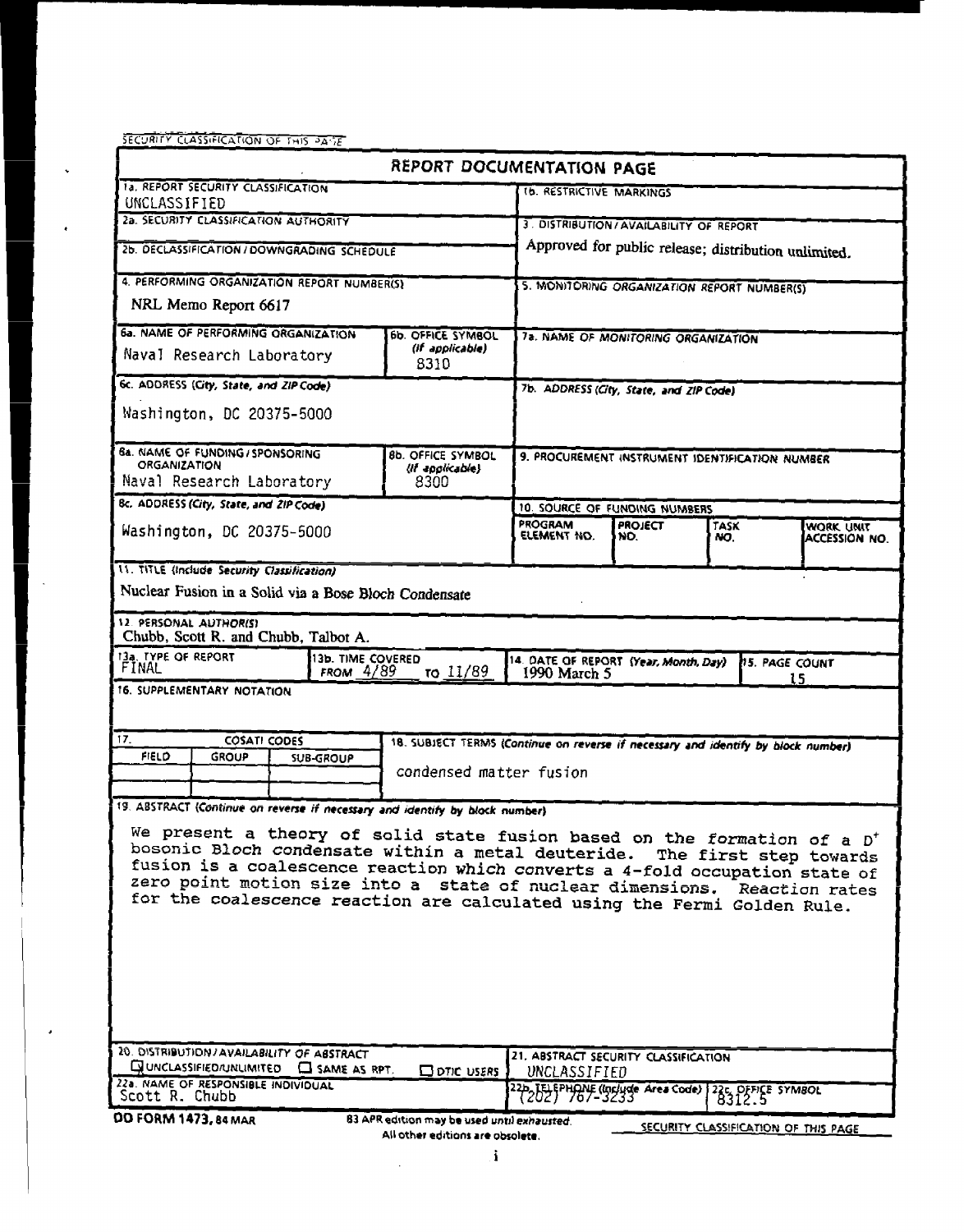# **CONTENTS**

 $\ddot{\phantom{0}}$ 

 $\bar{z}$ 

 $\sim$ 

 $\bar{z}$ 

l,

 $\bar{\boldsymbol{\beta}}$ 

J.

 $\overline{\phantom{a}}$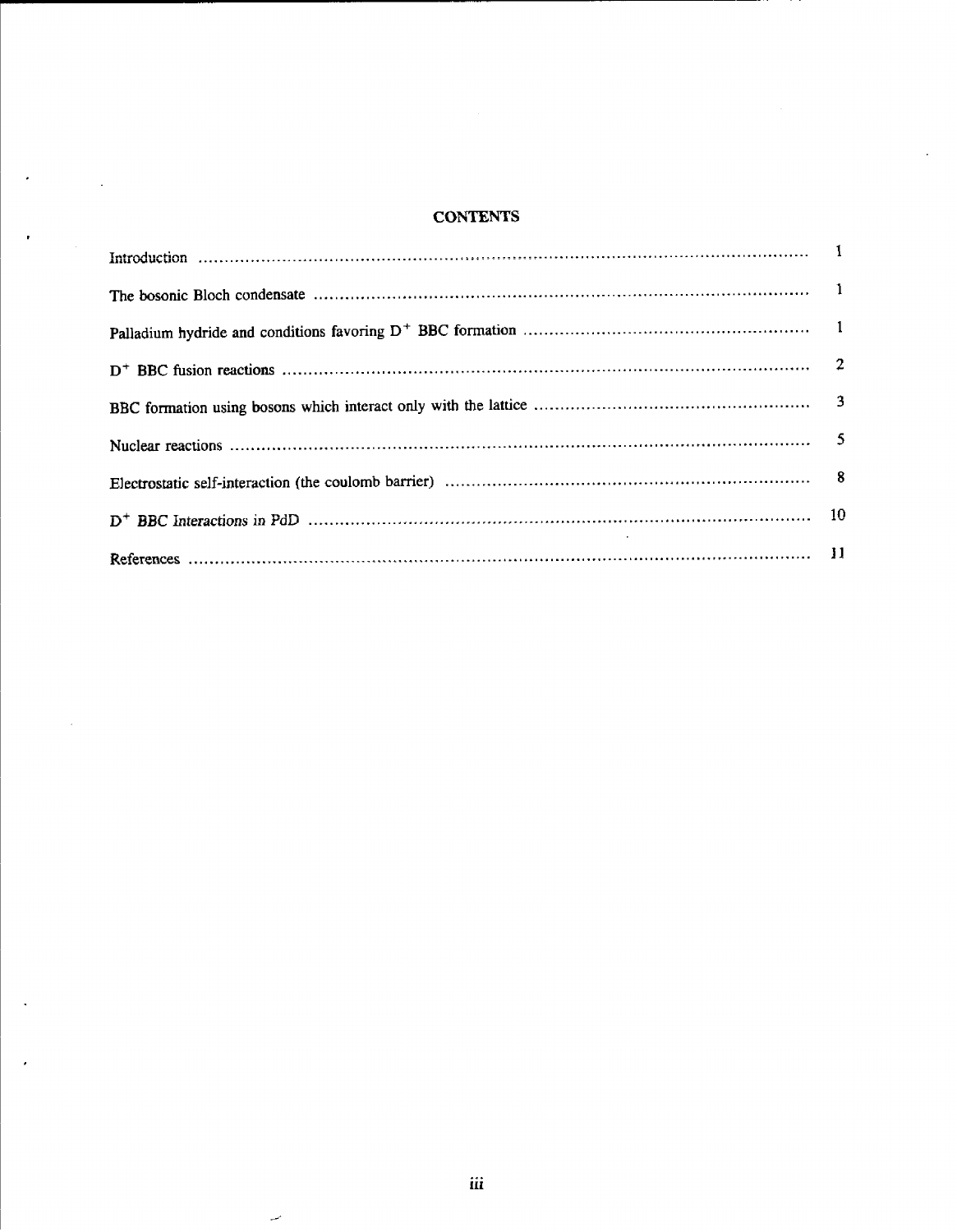#### NUCLEAR FUSION IN A SOLID **VIA** A *BOSE* BLOCH CONDENSATE

#### Introduction

This paper discusses a concept of solid state fusion based on the formation of a  $D^+$  boson Bloch condensate (BBC)<sup>1</sup> within a palladium deuteride host lattice. Evidence for such solid state fusion has been presented by Fleischmann and Pons<sup>2</sup>, who have described episodic generation of anomalous heat in Pd cathodes following extended overvoltage electrolysis of LiOD solutions. Other evidence for solid state nuclear interactions in  $PdD_x$ includes the observations of surface hydrogen isotopic anomalies in Pd cathodes subsequent to such electrolysis $3,4$  and the possible observation of a small number of 20+ Mev energy release events in a Si charged-particle detector adjacent to a Pd electrode charged with  $D^+$  ions by ion implantation<sup>5</sup>.

### The bosonic Bloch condensate

The D<sup>+</sup> BBC is a collective bosonic condensate derived from weakly bound D<sup>+</sup> ions which are well-screened but constrained to an approximately periodic arrangement through electrostatic interaction with a host lattice. The resulting Bloch symmetry permits the condensate to exist at low boson concentration  $c =$  $N_B/N_L$ , where  $N_B$  is the number of condensate bosons and  $N_L$  is the number of unit cells in the host crystal. The BBC is a collective, cooperative entity which contributes fractional charge per unit cell. It undergoes integer occupation fluctuations at individual sites, expressed by Wannier functions.

# Palladium hydride and conditions favoring D<sup>+</sup> BBC formation

The PdH<sub>x</sub> and PdD<sub>x</sub> systems have been studied extensively<sup>6</sup>. PdD, differs from PdH, by having a lower equilibrium pressure at any given x. Both materials are superconducting at low temperature with PdD, having a higher transition temperature. This higher transition temperature, and the higher diffusivity of D as opposed to H in Pd are contrary to expectations based on increased mass. Absorption of D into PdD, expands the lattice and causes local strain when x is small. This strain energy is

I

Manuscnpr *approved Januar'* **22.** 2990.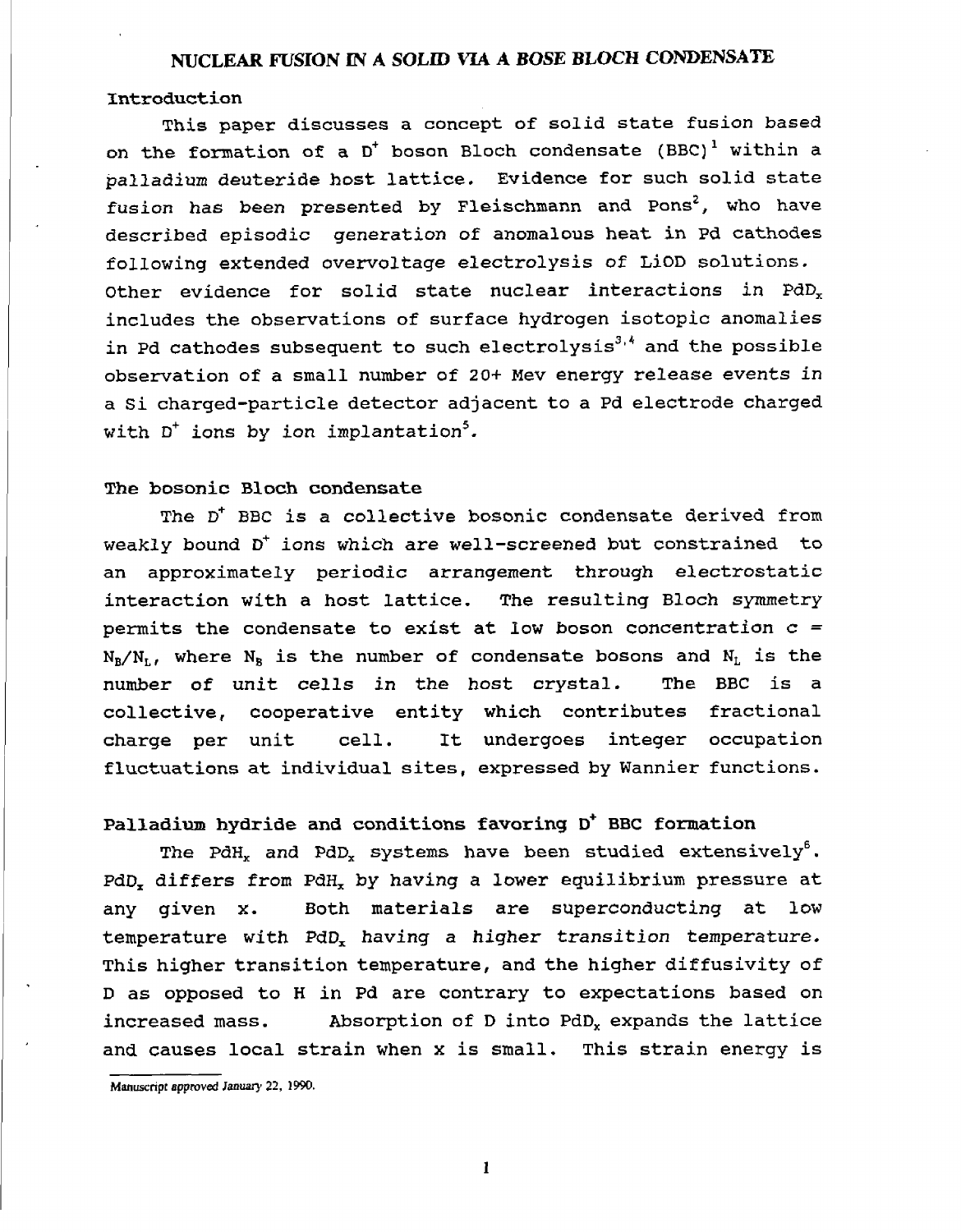a component of the chemical potential, which is very positive at low  $x_i$ , becoming very negative as  $x+1$ . As  $x+1$ , D additions remove local strain due to isolated vacancies. This x-behavior of the chemical potential suggests that values of x very near x=l should be favorable for formation of a  $D^+$  BBC. Very near  $x=1$ , the limited availability of vacancies dictates that some unit cells will contain more that 1 D<sup>+</sup> ion. Without formation of a D<sup>+</sup> BBC, these sites must be doubly occupied, creating high local lattice strain, hence a high positive chemical potential. When a D<sup>+</sup> BBC forms, the excess  $D^+$  charge is shared by all periodically equivalent sites in the crystal, avoiding local lattice strain. Hence the  $D^+$  BBC should be thermodynamically favored.

I

I

I

I

I

I

I

I

I

I

I

**II**

# $D^*$  BBC fusion reactions

I

Nuclear reactions from a  $D^+$  BBC state in a crystal lattice are possible because, from such an initial state, the electrostatic barrier problem of free space nuclear interaction may be eliminated. Fusion is a result of three  $D^+$  BBC properties: screening by the lattice for  $c \ll 1$ , the resulting large zero point motions associated with this screening, and the multiple boson occupation of single lattice sites. (Here BBC-D<sup>+</sup> refers to the  $D^+$  ions that have become part of the BBC, and does not include D<sup>+</sup> ions which are part of the host lattice. Henceforth D<sup>+</sup> shall refer to BBC-D<sup>+</sup> unless otherwise indicated.) The large zero point motion spreads out the D<sup>+</sup> charge density within a unit cell. The resultant reduction in the self-interaction associated with multiple occupation virtual states increases the time constant for electrostatic interaction relative to that for nuclear interaction, leading to a separability of interaction modes, as discussed further below. Since each D<sup>+</sup> BBC ion "sees" an approximately periodic potential, the single particle density at a given site is derived from a superposition of different Bloch symmetric eigenstates. The associated density at a given site can be viewed as either a superposition of non-stationary, Wannier state densities, each of which is localized primarily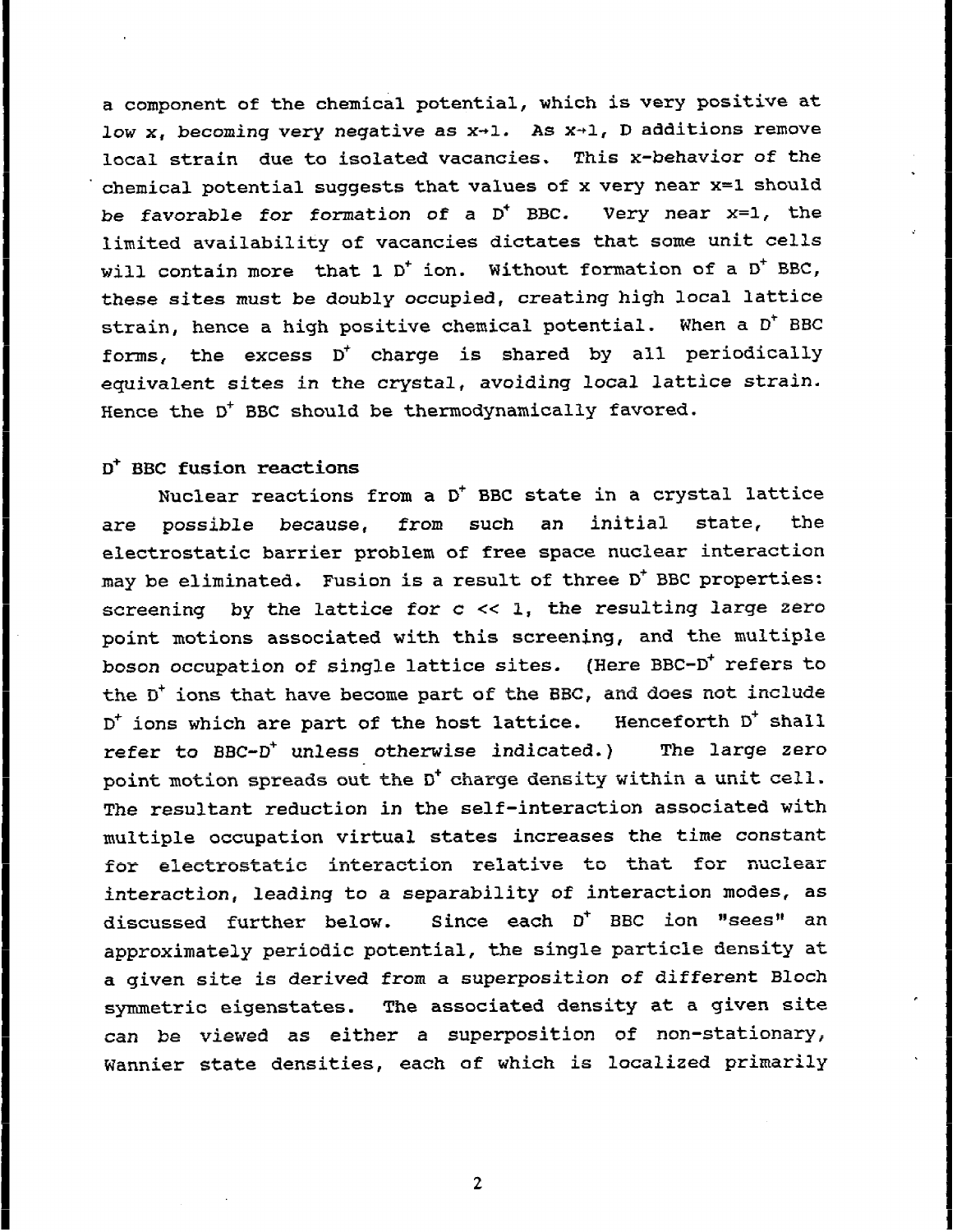around an individual site, or as a superposition of time independent Bloch state densities, each of which extends throughout the lattice. In the evaluation of the transition 'matrix element associated with fusion, the initial state wave functions and fusion-inducing changes in the potential result from non-number conserving, many-body fluctuations associated with multiple occupation of Wannier states at a given site. Site multiple occupation causes deuteron wave functions to overlap, inducing fusion.

BBC formation using bosons which interact only with the lattice

We first consider a BBC formed from mutually-non-interacting bosons. These bosons interact only with a host metal lattice and its itinerant electron population. Boson-boson interactions are ignored.

We consider the case of the  $N_B$  bosons distributed within a crystal containing  $N_L$  host unit cells. It is assumed that the bosons reside in potential wells within the unit cell of the host metal. Fractional charge is allowed at each site so that the potential provided by the lattice is periodic over a large enough scale that Bloch functions apply. The single particle wave functions  $\psi_{\text{Bloch}}(k,r)$  for the ideal lattice have the property

$$
\psi_{\text{Bloch}}(k,r+R) = \psi_{\text{Bloch}}(k,r) \exp(ik\cdot R) \qquad (1)
$$

The fluctuation properties are shown by expanding in terms of Wannier functions

$$
\psi_{\text{Bloch}}(\mathbf{k},\mathbf{r}) \exp(-\epsilon(\mathbf{k})\mathbf{t}/\mathring{\mathbf{h}}) = (1/\mathbf{N}_{\text{L}})^{1/2} \sum_{\mathbf{S}=1}^{N_{\text{L}}} \phi_{\text{s}}(\mathbf{r},\mathbf{t}) \exp(i\mathbf{k}\cdot\mathbf{R}_{\text{s}}), \quad (2)
$$

where R and R, are Bravais lattice vectors,  $\epsilon$  (k) is the band energy of  $\psi_{\text{Bloch}}$ , and k is the crystal momentum. Each  $\phi_s$  is a Wannier state, which, in the harmonic approximation, is suitably approximated at t=O by the ground state wave function of a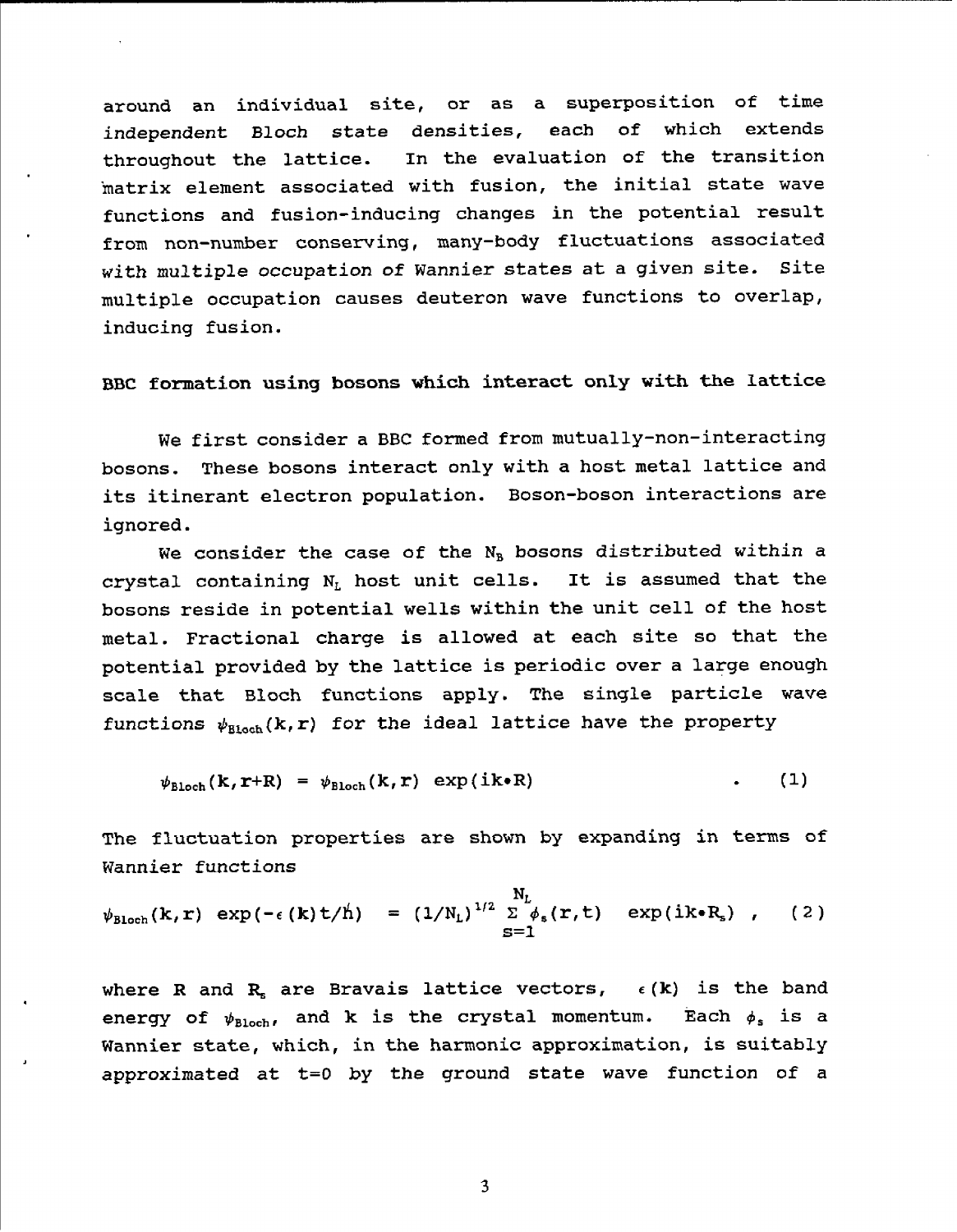parabolic well,

$$
\phi_{s}(\mathbf{r}) = (2/\pi a^{2})^{3/4} \exp(-r_{s}^{2}/a^{2}) \qquad (3)
$$

where  $r_s = r - R_s$ , and a is the classical turning point of the well. The many body wave function associated with the occupation of  $N_B$  band states (denoted by eigenvalues  $\epsilon_p$ ) possessing  $N_B$ coordinate dependencies  $r$  is given by

$$
\Psi(\epsilon_p, \mathbf{r}) = (1/N - p!)^{1/2} \sum_{\{\mathbf{r}_m\}} \frac{N_B}{|\phi|} \text{Bloch}(\mathbf{k}_p, \mathbf{r}_m) \qquad (4)
$$

where the sum over  $\{r_m\}$  includes interchange of each coordinate  $r_m$  with the remaining N<sub>R</sub>-1 coordinates, ensuring that  $\Psi$  is suitably Bose symmetric. Substituting Eq. 2 into Eq. 4, we find that

$$
\Psi(\epsilon_p, \mathbf{r}) = (1/N_p!)^{1/2} \sum_{\lbrace \mathbf{r}_m \rbrace} (1/N_L)^{R_p/2} \left\{ \begin{array}{ll} N_p & N_L \\ | \ \vert & \sum_{\phi_s} (\mathbf{r}_m) \end{array} \right. \exp\left(i k_p \cdot R_s \right) \quad , \quad (5)
$$

In the bracketed product of summed terms in Eq. 5 there exist subsets of terms containing multiple values of m contributing to fixed site s Wannier functions  $\phi_s(r_m)$ . All terms for which n values of m contribute to any of the  $\phi_s(r_m)$  correspond to n-fold occupation of the lattice site s. For large  $N_B$ , small c, and small occupation number n there exist  $(N_L)^{RB}$  c<sup>h</sup>/n! terms corresponding to n-fold occupations by distinguishable bosons. For indistinguishable bosons, these terms become n!-degenerate due to the equivalence of n! permutations of the coordinate dependencies in each of these terms. Thus there are  $(N_L)^{NB}$  c<sup>n</sup> terms corresponding to n-fold occupations by indistinguishable bosons. For notational purposes, we regroup terms in Eq. 5 that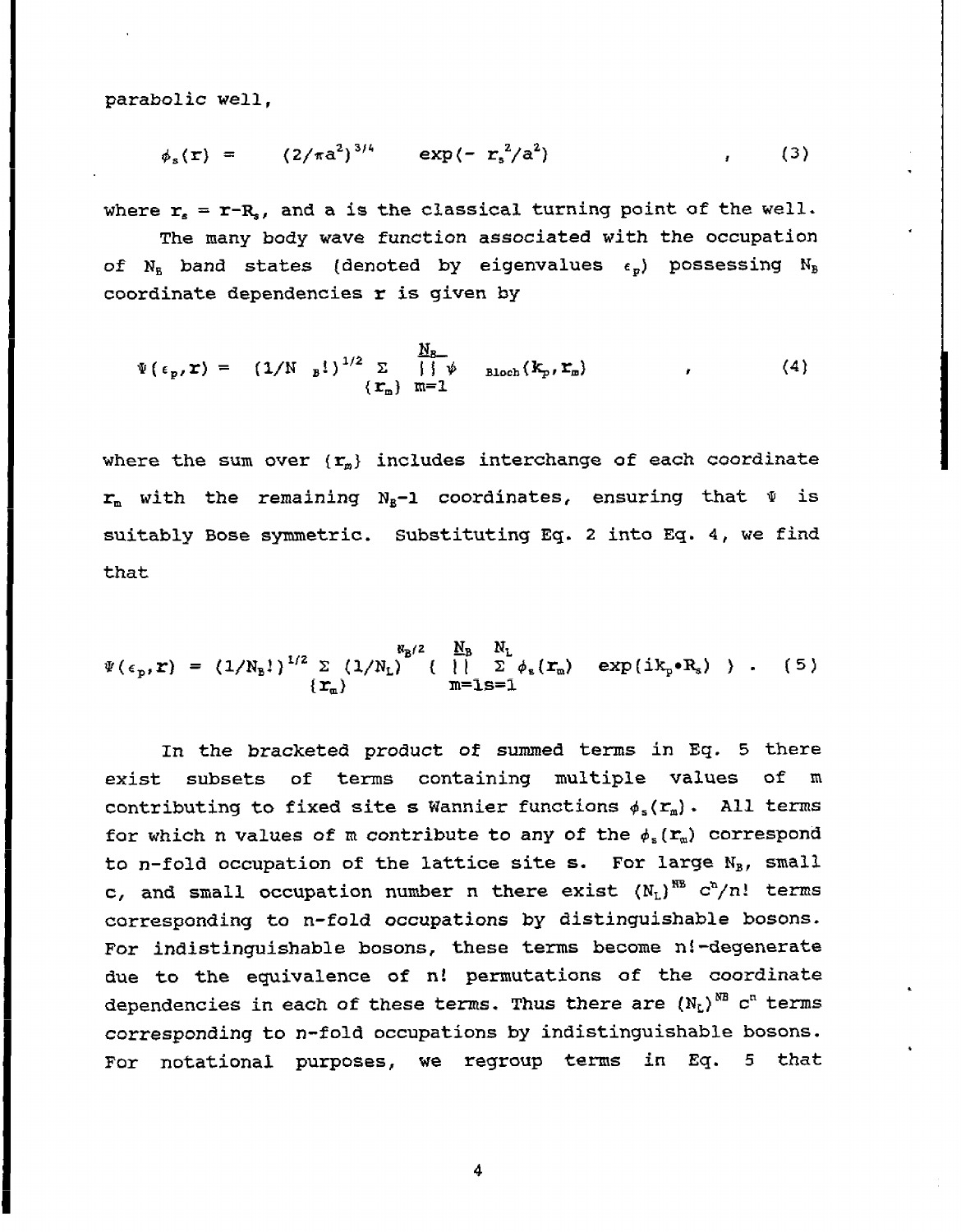correspond to different n-fold occupations. The corresponding collection of terms we designate as  $\phi(n, k_p, r)$ . Thus

$$
\Psi(\epsilon_{\rm p}, \mathbf{r}) = \sum_{n=1}^{\rm N_B} \phi(n, \mathbf{k}_{\rm p}, \mathbf{r})
$$

In the next section we will be concerned with 4-fold occupations, which we call quad-bosons.

#### Nuclear reactions

We now consider the properties of  $D^{\dagger}$  BBC bosons and the resulting nuclear interactions that are implied by selfinteraction. As discussed in the next section, the magnitude of the electrostatic self-interaction  $V^{elec}$  is reduced dramatically within a solid. As a consequence, nuclear self-interaction provides the dominant, non-number conserving form of interaction at one or a set of lattice sites. A further consequence of the reduction of  $V^{elec}$  involves an uncoupling of the motion of the center of mass  $(r_{cm})$  from variations in the proton-neutron separation  $(r_{p-p})$  in each single particle D<sup>+</sup> wave function  $\psi_{\text{deut}}$ through the separability condition,

 $\psi_{\text{deut}} = \psi_{\text{elec}}(\mathbf{r}_{\text{cm}}) \qquad \psi_{\text{nuc}}(\mathbf{r}_{\text{n-p}})$ 

Here,  $\psi_{\text{else}}(\mathbf{r}_{\text{cm}})$  varies on the length scale of the electrostatic interaction, while the spatial variation of  $\psi_{\text{nuc}}(\mathbf{r}_{\text{n-p}})$  occurs over the range of the strong interaction. The initial state  $D^+$  BBC component becomes occupied when sufficient numbers of  $D^+$  ions become indistinguishable on the length scale of the electrostatic interaction and the associated single particle wave functions  $\psi_{\text{elec}}(\mathbf{r}_{\text{cm}})$  approach the single particle  $\psi_{\text{Bloch}}$  states of Eq. 2. Eq. 5, then, may be used to describe the many-body electrostatic wave function for the  $D^+$  BBC initial state, with the understanding that each Wannier state  $\phi_{\epsilon}(\mathbf{r}_{m})$  is multiplied by a site independent nuclear wave function  $\psi_{\text{nuc}}$ , which depends only on the value of  $r_{n-p}$  and not on the location within the lattice of the deuteron. Bounds on the probability of nuclear self-interaction then can be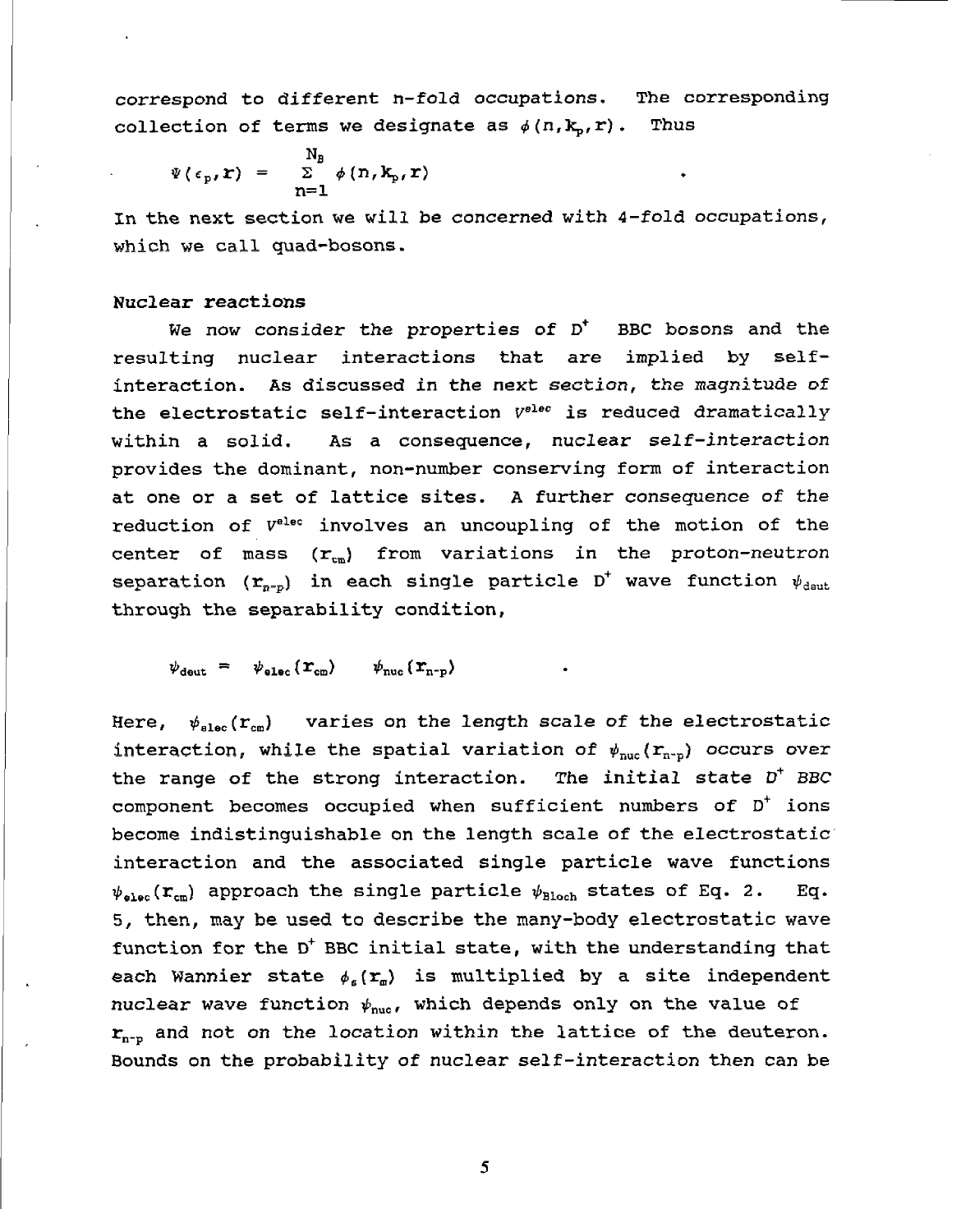obtained from the absolute square of the integral of the multiply occupied initial state product,  $\phi_s(\mathbf{r}_1)$  .... $\phi_s(\mathbf{r}_n)$ , multiplied by a more compactly distributed product of final state wave functions *in* which all of the final electrostatic boson functions fall within the nuclear force range  $r_{nuc}$ . From the "bosons in and bosons out" selection rule of ref. 1, we are led to explore a reaction in which four initial state Wannier functions coalesce over a volume  $V_{nuc} = 4/3 \pi r_{nuc}^3$ , forming an eight fermion "nuclear bag" state analogous to a free space excited  ${}^{8}$ Be<sup>t</sup> nucleus. Symbolically we will refer to this coalescence reaction as

\*(4,%, r) *d* **G ( <sup>4</sup> 3kpIrfUC)EBlOCh ,** (6)

where  $\theta(4, k_o, r_{nuc})$  represents the "nuclear bag-like" configuration. This reaction is the first step in the fusion reaction

$$
4D_{\text{Bloch}}^+ \rightarrow {}^{8}\text{Be}_{\text{Bloch}}^+ \rightarrow 2 {}^{4}\text{He}
$$
 (7)

We calculate the reaction rate from the Fermi Golden Rule',

$$
\tilde{\mathbf{n}} = 2\pi/\hat{\mathbf{n}} \quad \Sigma \leq \mathbf{i} |\mathbf{V}| \mathbf{f} > \mathbf{f} |\mathbf{V}| \mathbf{i} > \delta \left( \mathbf{E}_i - \mathbf{E}_f \right) \tag{8}
$$

where  $|i\rangle$  denotes this inital D<sup>+</sup> BBC state. The sum is over final states **If>,** where

$$
\begin{array}{lll}\n\{\mathbf{f} & \mathbf{f} & \mathbf{f}_B & \mathbf{f}_L \\
\{\mathbf{f} & \mathbf{f} & \mathbf{f}_B & \mathbf{f}_L \\
\{\mathbf{f}_m\} & \mathbf{f}_m = 5 & \mathbf{f}_m\} & \mathbf{f}_L \\
\{\mathbf{f}_m\} & \mathbf{f}_m = 5 & \mathbf{f}_m & \mathbf{f}_L \\
\{\mathbf{f}_m\} & \mathbf{f}_m = 5 & \mathbf{f}_L \\
\{\mathbf{f}_m\} & \mathbf{f}_m = 5 & \mathbf{f}_L \\
\{\mathbf{f}_m\} & \mathbf{f}_m = 5 & \mathbf{f}_L \\
\{\mathbf{f}_m\} & \mathbf{f}_m = 5 & \mathbf{f}_L \\
\{\mathbf{f}_m\} & \mathbf{f}_m = 5 & \mathbf{f}_L \\
\{\mathbf{f}_m\} & \mathbf{f}_m = 5 & \mathbf{f}_L \\
\{\mathbf{f}_m\} & \mathbf{f}_m = 5 & \mathbf{f}_L \\
\{\mathbf{f}_m\} & \mathbf{f}_m = 5 & \mathbf{f}_L \\
\{\mathbf{f}_m\} & \mathbf{f}_m = 5 & \mathbf{f}_L \\
\{\mathbf{f}_m\} & \mathbf{f}_m = 5 & \mathbf{f}_L \\
\{\mathbf{f}_m\} & \mathbf{f}_m = 5 & \mathbf{f}_L \\
\{\mathbf{f}_m\} & \mathbf{f}_m = 5 & \mathbf{f}_L \\
\{\mathbf{f}_m\} & \mathbf{f}_m = 5 & \mathbf{f}_L \\
\{\mathbf{f}_m\} & \mathbf{f}_m = 5 & \mathbf{f}_L \\
\{\mathbf{f}_m\} & \mathbf{f}_m = 5 & \mathbf{f}_L \\
\{\mathbf{f}_m\} & \mathbf{f}_m = 5 & \mathbf{f}_L \\
\{\mathbf{f}_m\} & \mathbf{f}_m = 5 & \mathbf{f}_L \\
\{\mathbf{f}_m\} & \mathbf{f}_m = 5 & \mathbf{f}_L \\
\{\mathbf{f}_m\} & \mathbf{f}_m = 5 & \mathbf{f}_L \\
\{\mathbf{f}_m\} & \mathbf{f}_m = 5 & \mathbf{f}_L \\
\{\mathbf{f}_m\} &
$$

where  $\phi_d$  is a compact "defect" function, centered at the single site  $r_{fusion}$  where fusion takes place and has spatial variation in its center of mass coordinate only over the range  $r_{\text{nuc}}$ . Also  $h =$ h/(2 $\pi$ ), where h is the Planck constant, and  $\delta(E_i-E_f)$  is the  $\delta$ -

6

I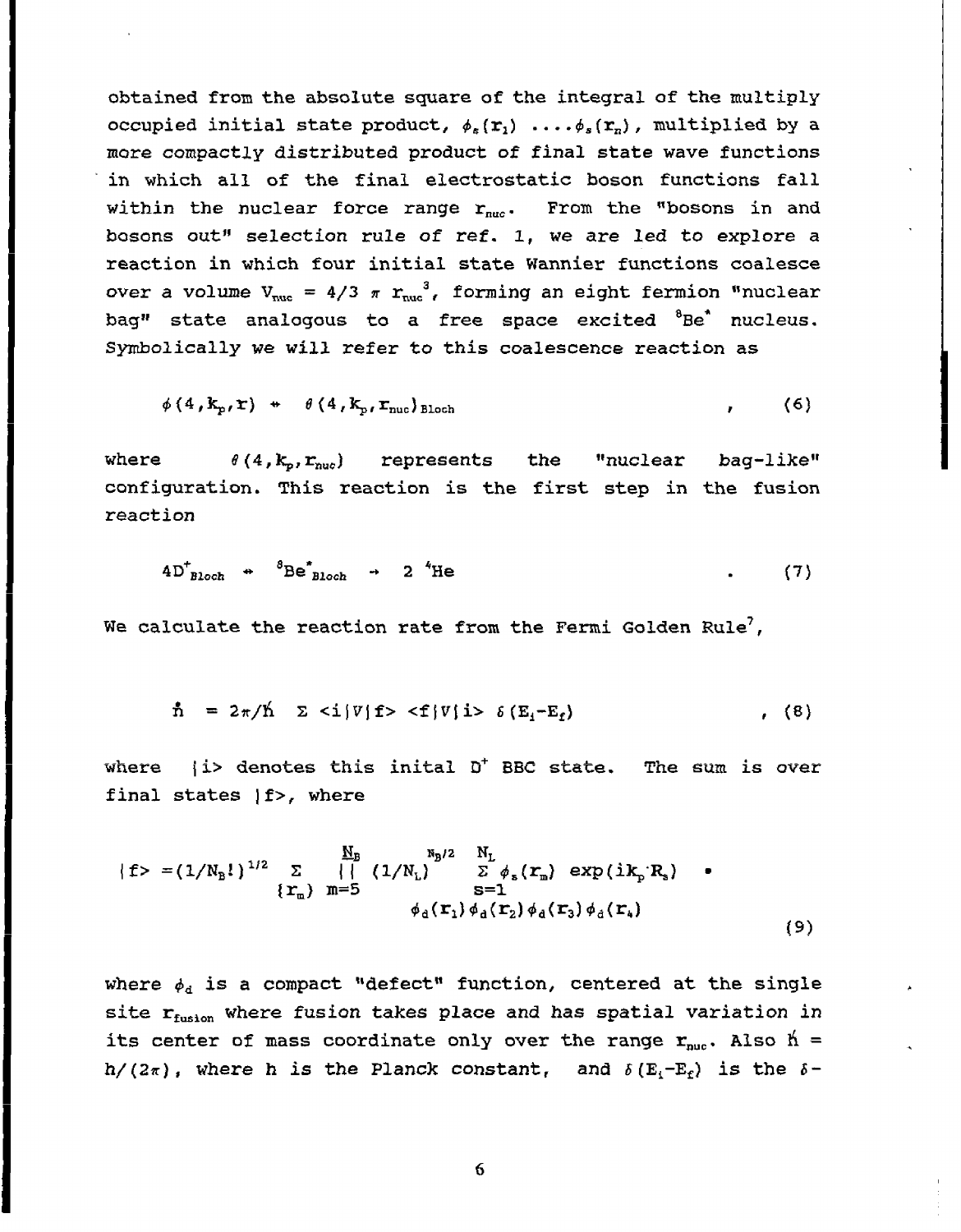function in which  $E_i$  is the initial total energy and  $E_f$  is the final energy. The 6-function guarantees conservation of energy between initial and final states. The operator V refers to the nuclear self-interaction potential.

To establish a lower bound on the required BBC concentration associated with the observed heating<sup>2</sup>, we treat the square well self-interaction nuclear potential case, in which an isolated square well is defined by an upward shift in kinetic energy  $T_0$  of each  $D^+$  ion over the characteristic nuclear dimension  $r_{\text{nuc}}$  near  $r_{fusion}$ . The volume of the well is derived from  $r_{nuc} = 9.1 \times 10^{-13}$ cm, appropriate for a mass 8 nucleus. This is equivalent to immediate dissipation of  $\alpha$ -particle product energy in the reversed reaction within the region where interaction takes place. Consistent with these approximations we replace the eight body nucleon problem associated with the four defect functions with a single body problem in which the four initial and final state electrostatic functions are replaced by a single initial and final state wave packet, whose characteristic size is determined by the characteristic length scale of the center of mass motion of initial and final states. This is equivalent to transfering all nuclear energy directly into alpha particle motion and treating all nucleons with an independent nucleon model. Also, consistent with this choice of model, the final density of states  $\rho(E) = dn/dE$  is

 $\rho_f (0) = 1 / (\hbar \omega_{\text{nuc}})$ 

where  $\omega_{\text{nuc}} = (3\text{h}/2) / (m_B R_{\text{nuc}}^2)$ ,  $m_B$  is the deuteron mass, and  $E = -0$ is the energy level of the BBC deuteron band in the lattice. We choose vanishing values for all wave-vectors  $k_p$  in Eq. 5 since the case of an isolated perturbation applies to low temperature. For initial and final states, we use wave packet forms

 $\psi_{\text{packet}, i}$  =  $(2/(\pi a^2))^{3/4}$  exp( $-r^2/a^2$ )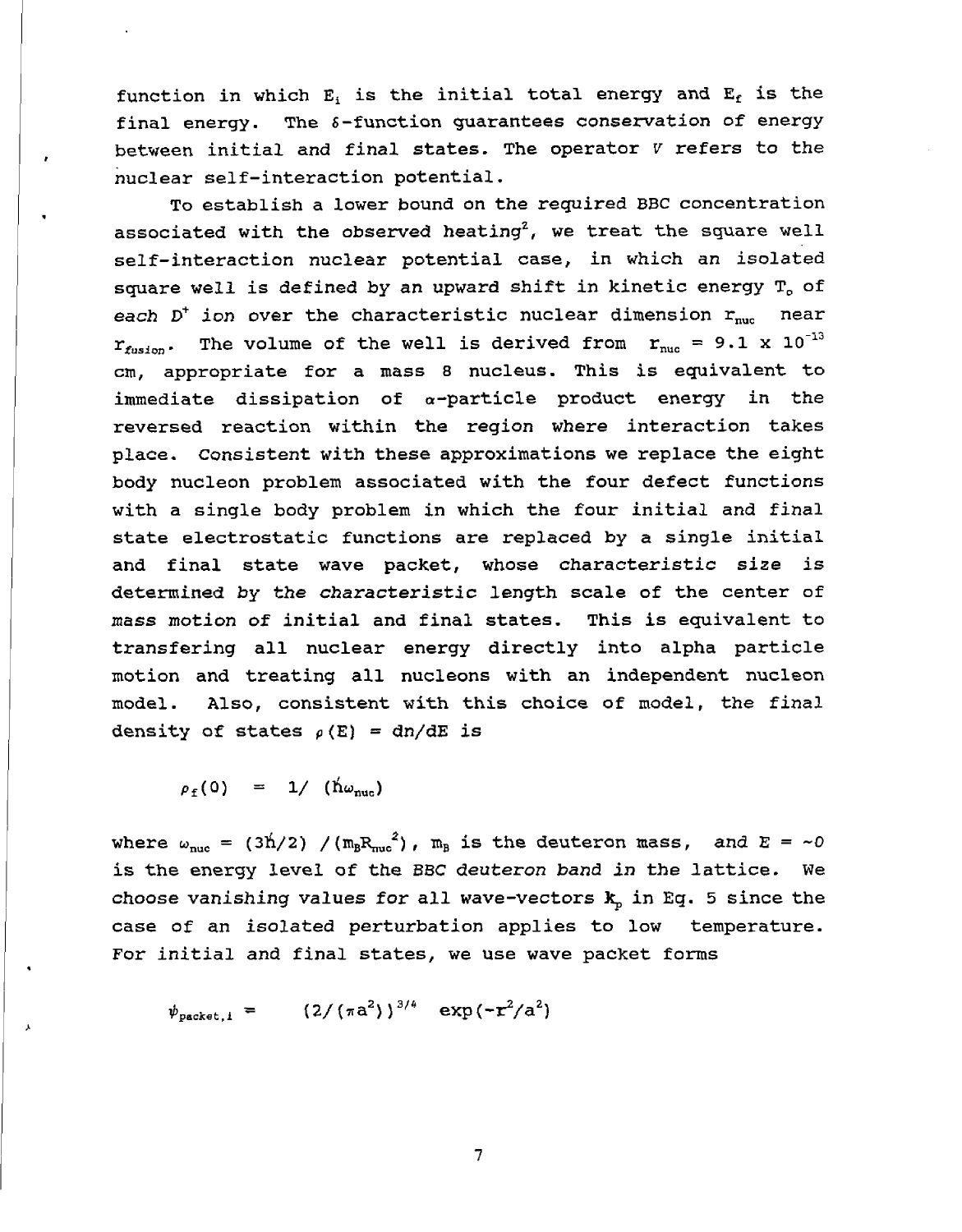$$
\psi_{\text{packet},f} = (3/(2\pi R_{\text{nuc}}^2))^{3/4} \exp(-3\mathbf{r}^2/4R_{\text{nuc}}^2)
$$

where r is measured from the center of boson mass in each unit cell and  $R_{\text{nuc}} = (3/4\pi V_{\text{nuc}})^{1/3}$ . The overlap integral  $O(J)$  is

$$
O(J) = (16/3)^{3/4} (V_{nuc}/V_{har})^{1/2}
$$

and

$$
\mathbf{\hat{n}} = (16/3)^{3/2} 2\pi V_o^2/\mathbf{\hat{n}} 2m_B R_{\text{nuc}}^2/(3\mathbf{\hat{n}}^2) V_{\text{nuc}}/V_{\text{nar}} c^4 . \qquad (10)
$$

In the calculation  $O(J)$  receives contributions from each unit cell in the crystal. Using the heat release associated with reaction (7) for the magnitude of the perturbation  $V_a = 47.6$  MeV, we obtain a lower bound for  $c = 2.8 \times 10^{-7}$  for a volumetric power density output  $\hbar V_o/V_{site}$  = 10 W/cm<sup>3</sup>, as observed in ref (2). (V<sub>site</sub> is the unit cell volume of Pd.)

# **Electrostatic self-interaction (the coulomb barrier)**

Inclusion of the  $D^{\dagger}-D^{\dagger}$  electrostatic interaction affects the BBC by introducing a many-body interaction that could affect the band picture from which the BBC is derived. The band picture remains valid provided that each  $D^+$  (within or outside the BBC) remains well-screened. However, a breakdown of the application of the band picture for describing nuclear behavior occurs when the timescale  $\tau^{elec}$  associated with electrostatic self-interaction for multiply occupied *Wannier states* becomes comparable to the timescale associated with nuclear self-interaction  $\tau^{\text{nuc}}$ . The difference between  $\tau^{\text{elec}}$  and  $\tau^{\text{nuc}}$  (= the inverse of the nuclear reaction rate) determines whether or not the electrostatic and nuclear interactions are separable, and thereby determines the appropriateness of the form assumed for each mutually-noninteracting boson wave function in the nuclear reaction calculation, described in the last section.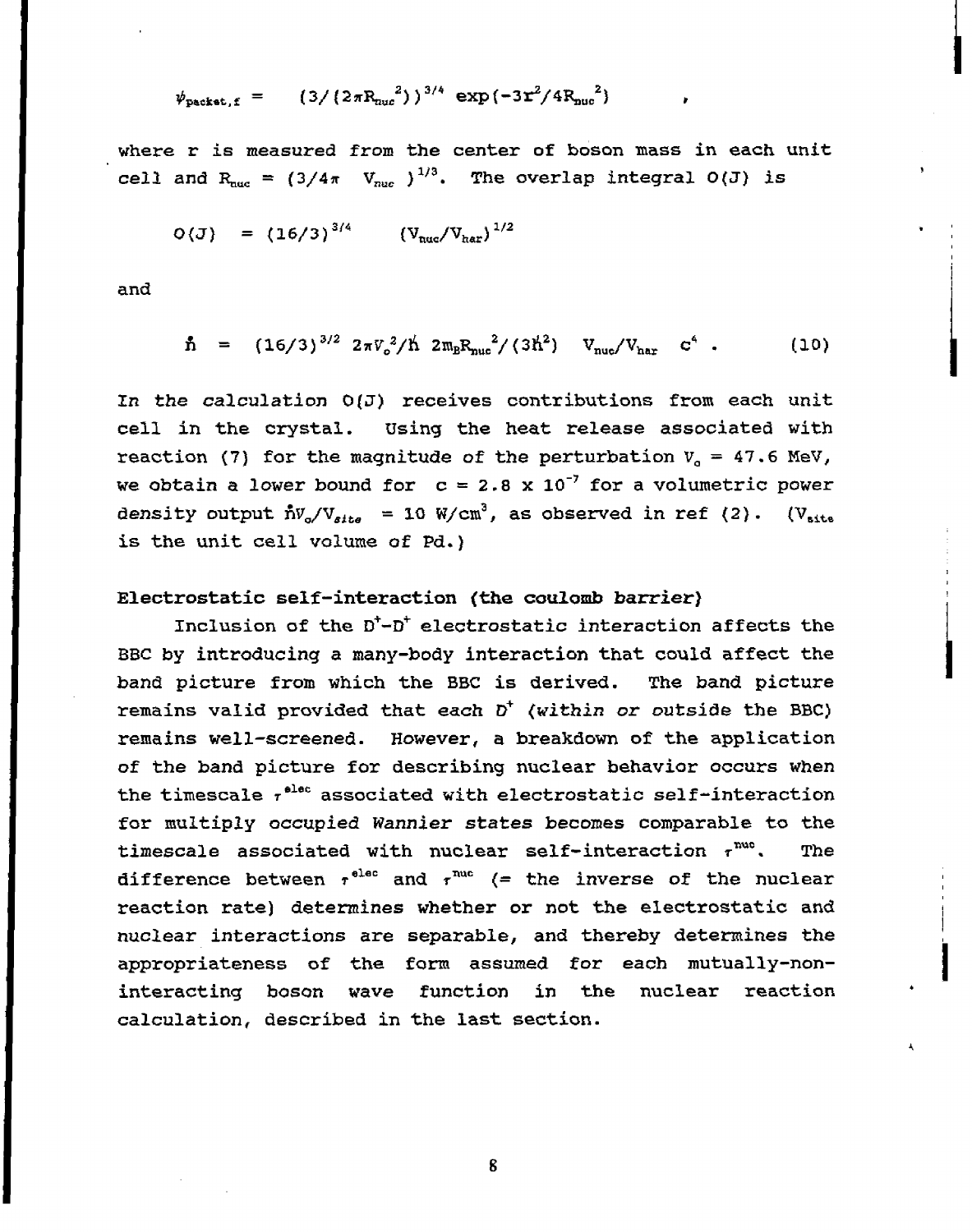Each n-fold occupation component of the BBC is a single entity whose particle character is evident only through the existence of virtual states as described by the Wannier functions. The virtual states describe a transient occupation of a unit cell by an integer number of deuterons. The lifetime of the n-fold multiple occupation virtual state is determined by the self-interaction energy  $\Delta E_n$ , except for the single occupation state. Since the BBC is in thermodynamic equilibrium with non-BBC deuterium in the lattice,  $\Delta E_1$  must be small, otherwise BBC states would not be occupied.  $\Delta E_2$  is the difference in self interaction between single and double occupation of a unit cell, and can be evaluated using the Wannier state wave functions defined by Eq. 3:

$$
\Delta E_2 = 3/2 e^2 \int \frac{d^2 f(r)}{r^2} \left[ \frac{d^2 f(r)}{r^2} \right]^2 d^3 r d^3 r'
$$
 (11)

Using a = 0.5 Bohr, we find  $\Delta E_2$  = 81.6 eV. Similarly  $\Delta E_4$  = 408 eV. The corresponding Planck lifetimes  $\tau^{\text{elec}}$ <sub>n</sub> = h/ $\Delta E_n$  are  $\tau^{\text{elec}}$ <sub>2</sub> = 5.1 x 10<sup>-17</sup> s and  $\tau^{\text{elec}}$  = 1.0 x 10<sup>-17</sup> s. These electrostatically determined lifetimes compare with the Planck time  $\tau^{\text{nuc}}$  = h/ $V_{\text{o}}$  -10<sup>-22</sup> s, associated with self-induced nuclear interaction that from quadruple occupation (as modeled by results four distinguishable single particle deuteron wave functions which coalesce within a common nuclear volume). The large difference in electrostatic and nuclear lifetimes justifies the Born-Oppenheimer separable form for  $\psi_{\text{deut}}$  used in the last section, which leads to an uncoupling of the nuclear and electrostatic degrees of freedom. The reduction in charge density caused by  $D^{\dagger}$ harmonic motion inside the unit cell thus reduces  $\Delta E_{electrostatic}$  by five orders of magnitude from its free space value, which is comparable to  $\Delta E_{\text{nuc}}$ . If it were not for the dominance of lattice interaction, the free space interaction energy would apply, Born-Oppenheimer separability would not apply, and fusion would be prevented.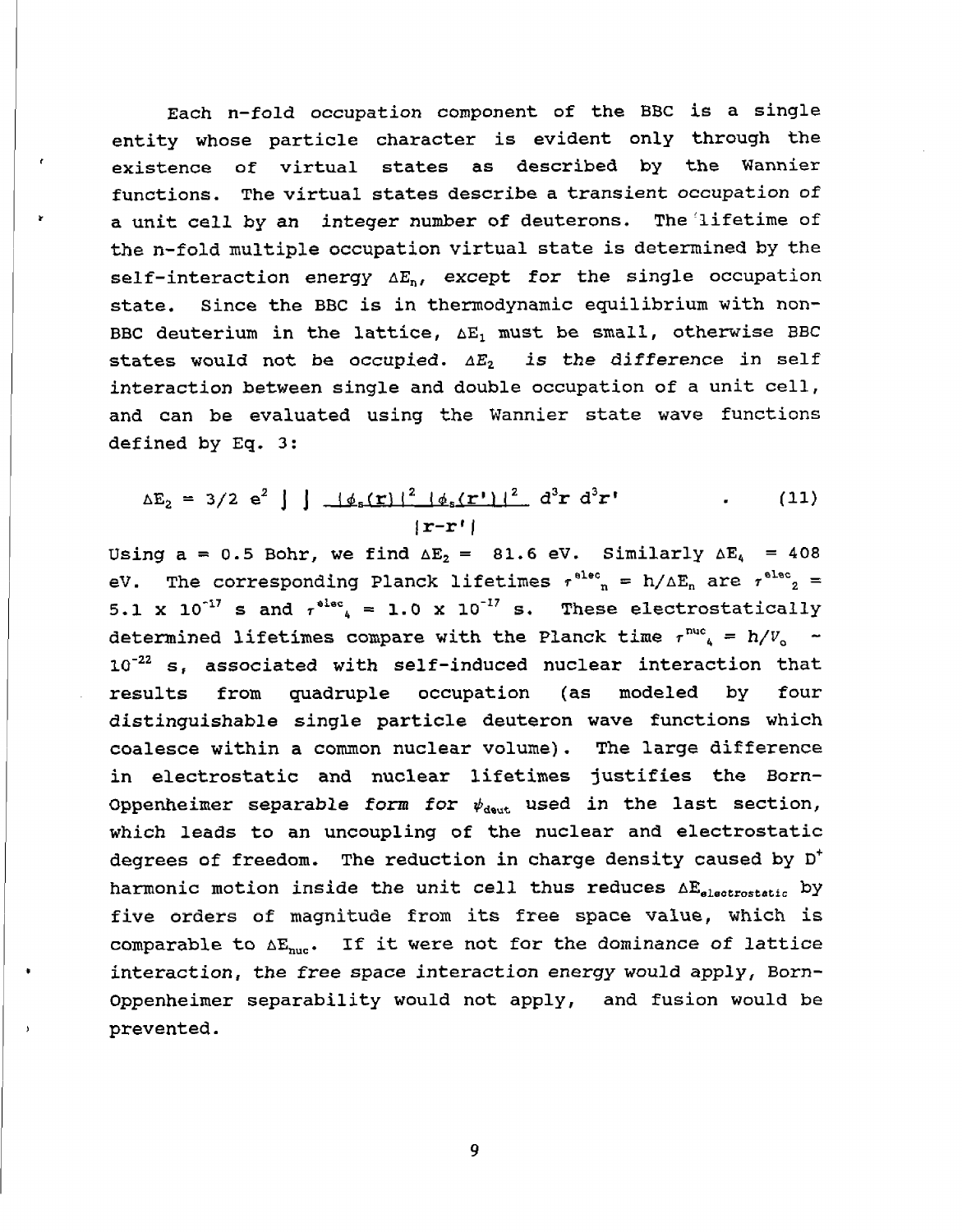#### D<sup>+</sup> BBC Interactions in PdD

The last section describes a D<sup>+</sup> BBC volumetric nuclear selfinteraction that is calculable using the Bloch eigenstates of the system and that approximately conserves crystal momentum. The reactions do not refer to any particular value of x. However, the most favorable condition for  $D^+$  BBC formation is  $x\rightarrow 1$ . Under these conditions interaction of the BBC with non-BBC D<sup>+</sup> may be possible. The applicable reactions would be

$$
3D_{\text{Bloch}}^+ \quad \leftarrow \quad \stackrel{6}{\text{Li}}_{\text{Bloch}}^* \tag{12a}
$$

 ${}^{6}\text{Li}^{*}$ <sub>virtual</sub> +  ${}^{2}\text{D}^{+}$  +  ${}^{6}\text{Be}^{*}$  + 2 alpha  $(12b)$ 

The maximum rate for this reaction chain would have the same form as that of Eq. 7, but with a  $c^3$  concentration dependence instead of a c<sup>4</sup> dependence, namely

$$
\hbar = (16/3)^{3/2} 2\pi V_0^2/\hbar 2m_B R_{\text{muc}}^2/(3\hbar^2) V_{\text{muc}}/V_{\text{har}} c^3 . \qquad (13)
$$

An alternate mode of energy release might be by successive nuclear interaction scattering reactions with non-BBC D<sup>+</sup>. These reactions could be of the form

$$
2D_{\text{Bloch}}^+ \quad {}^{\text{4}}\text{He}_{\text{Bloch}}^+ \tag{14a}
$$

 ${}^{4}He^{*}{}_{virtual}$  + D +  ${}^{4}He^{**}$  + D<sub>scat</sub>  $(14b)$ 

$$
{}^{4}\text{He}^{\star\star} + D \rightarrow {}^{4}\text{He}^{\star\star\star} + D_{\text{scat}} \tag{14c}
$$

$$
{}^{4}\text{He}^{\star\star\ldots\star} + D \rightarrow {}^{4}\text{He} + D_{\text{scat}} \tag{14d}
$$

where 4He\*\* and 4He\*\*..\* are nuclear bag states of lower total energy than the D<sup>+</sup> BBC and the D<sub>scat</sub> are recoil scattered non-BBC deuterons. Once reaction (14b) occurs, reaction (14a) becomes energetically blocked. Reactions (14) may be the most favorable